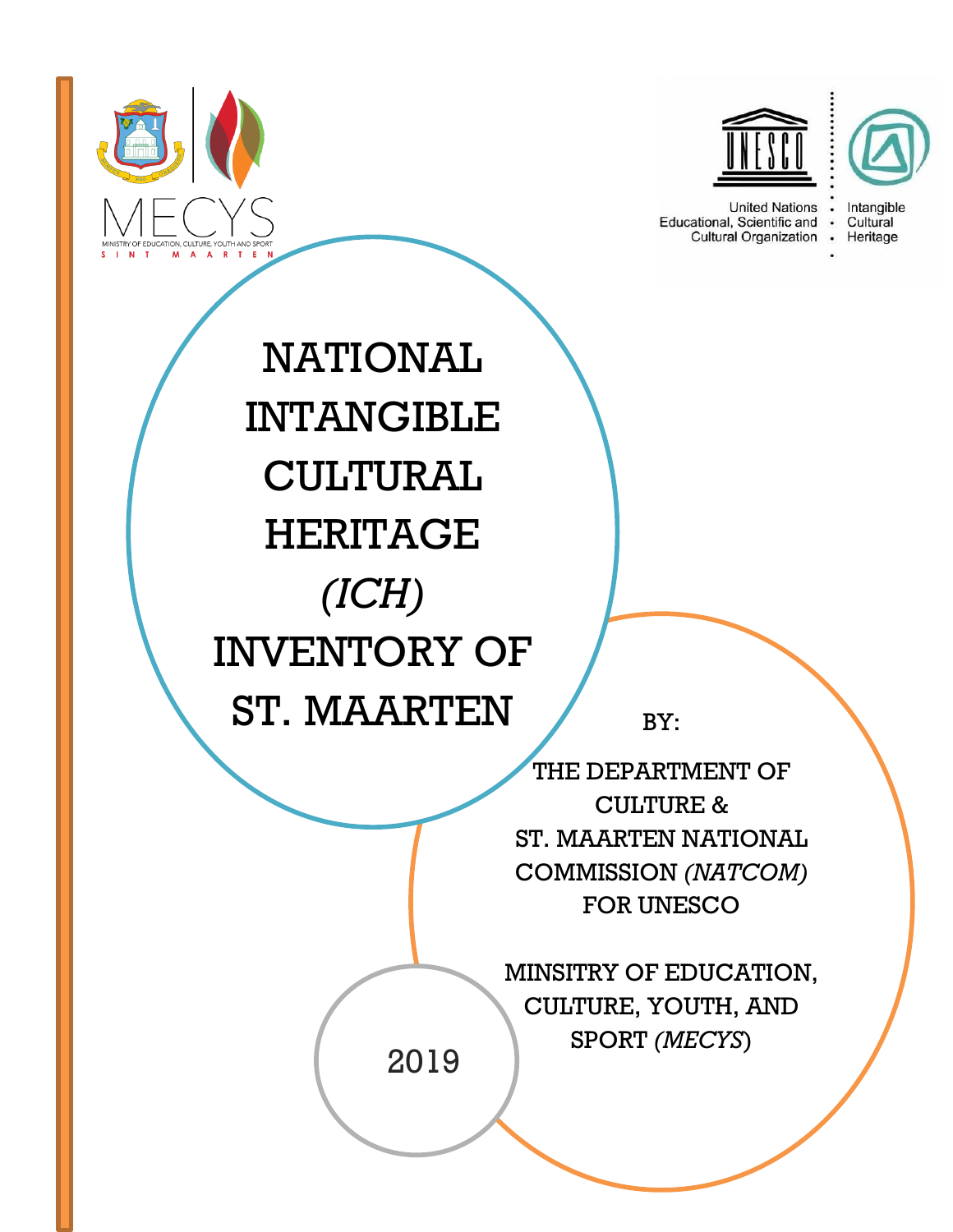# TABLE OF CONTENTS

| PREAMBLE BY ST. MAARTEN NATCOM FOR UNESCO    |
|----------------------------------------------|
|                                              |
| REMARKS BY THE DEPARTMENT HEAD OF CULTURE7-8 |
|                                              |
|                                              |
|                                              |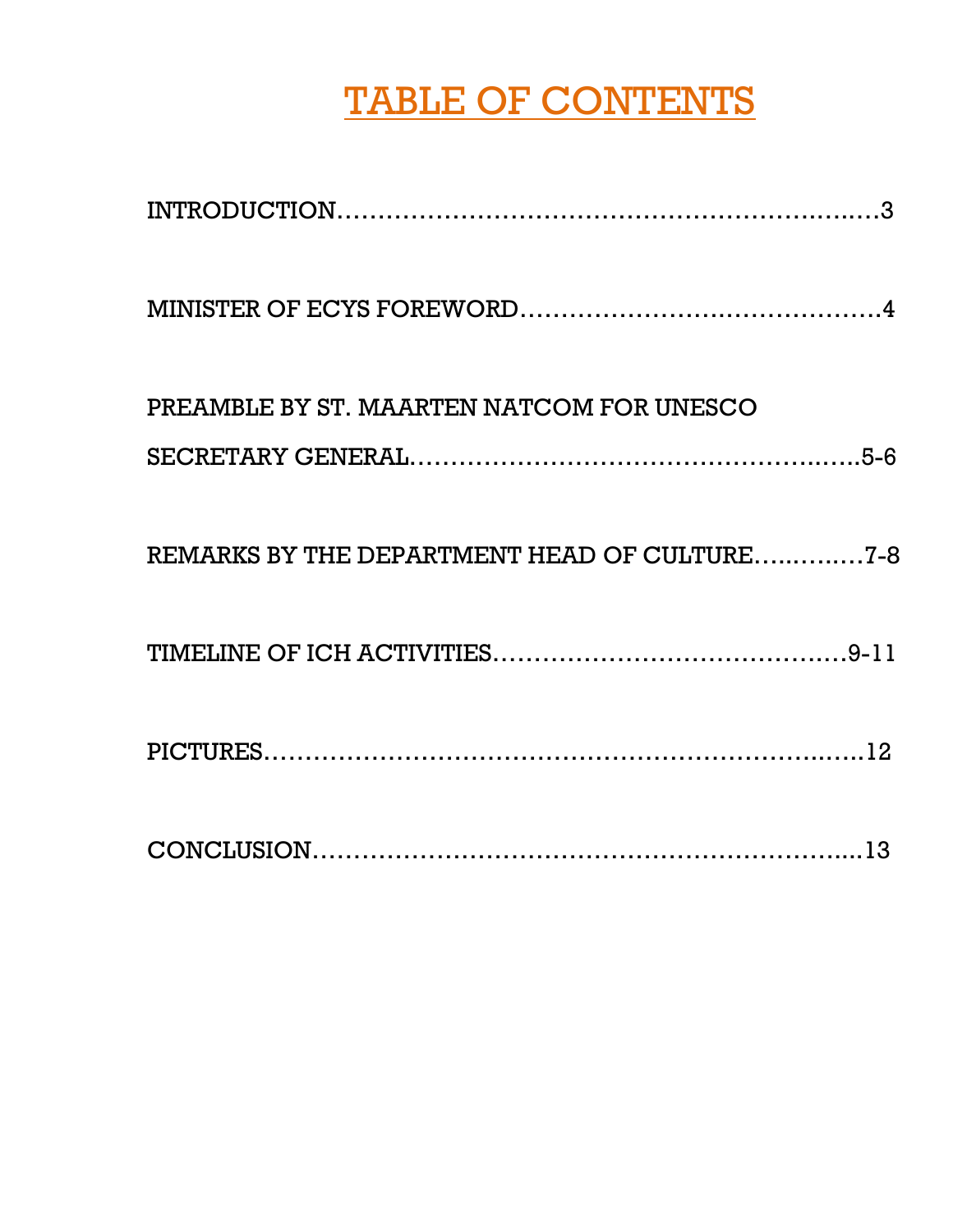#### INTRODUCTION

**What is**

### **Intangible Cultural Heritage (ICH)?**

According to the definition provided by UNESCO, Intangible Cultural Heritage (ICH) is made up of five domains (1) [oral traditions,](http://www.unesco.org/culture/ich/index.php?lg=en&pg=00053) (2) [Performing Arts,](http://www.unesco.org/culture/ich/index.php?lg=en&pg=00054) (3) [Social Practices, Rituals](http://www.unesco.org/culture/ich/index.php?lg=en&pg=00055)  [and Festive Events,](http://www.unesco.org/culture/ich/index.php?lg=en&pg=00055) (4) [Knowledge and](http://www.unesco.org/culture/ich/index.php?lg=en&pg=00056)  [Practices Concerning Nature and the](http://www.unesco.org/culture/ich/index.php?lg=en&pg=00056)  [Universe,](http://www.unesco.org/culture/ich/index.php?lg=en&pg=00056) and (5) [Traditional Craftsmanship](http://www.unesco.org/culture/ich/index.php?lg=en&pg=00057)  [Knowledge and Techniques.](http://www.unesco.org/culture/ich/index.php?lg=en&pg=00057)

*"The cultural heritage of a nation or region is not solely composed of monuments and museum collections, but also of living intangible expressions inherited from our ancestors and passed on to our descendants…" -- UNESCO*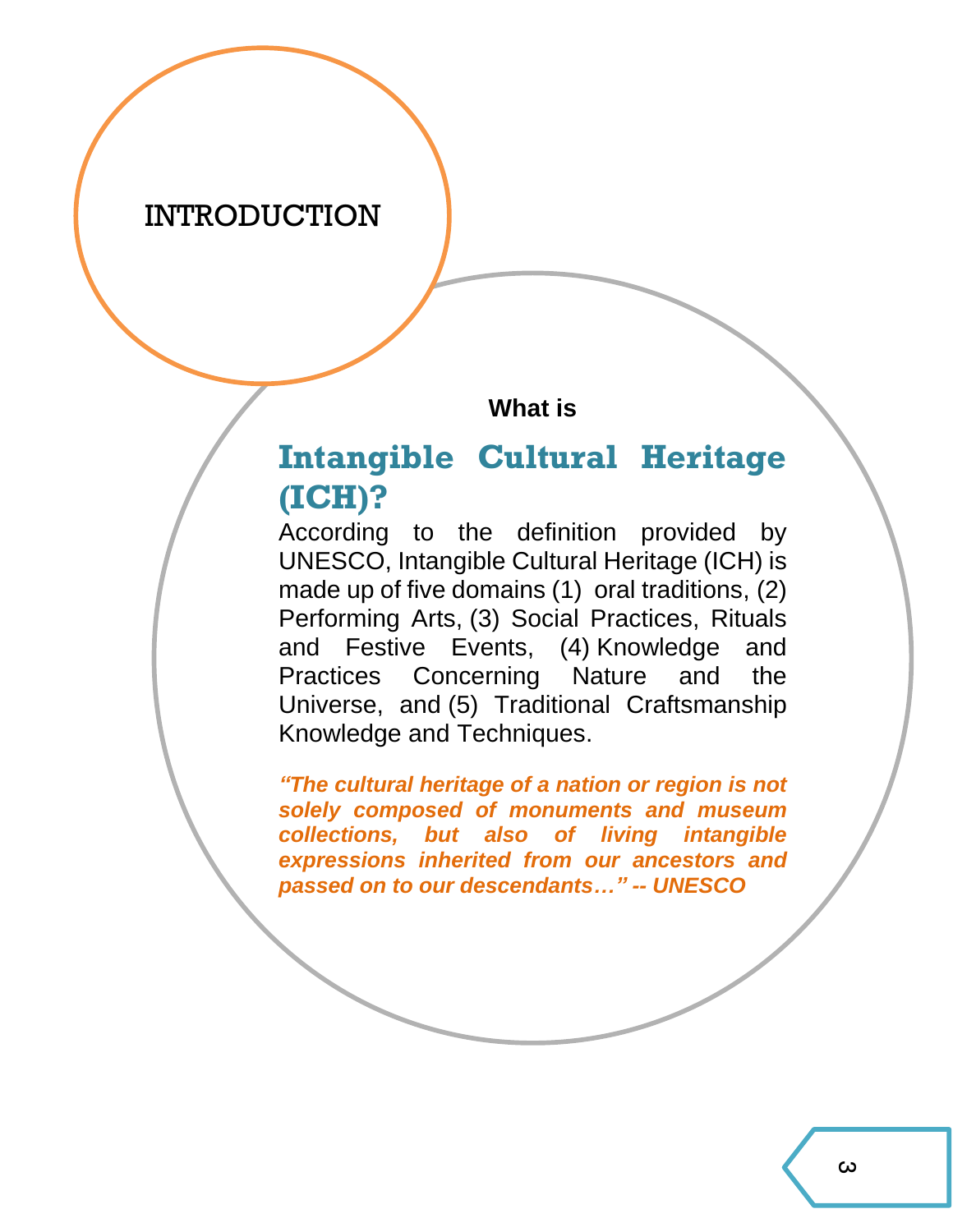### MINISTER'S FOREWORD



Sint Maarten, through the Office of the Secretary General of UNESCO in collaboration with the Department of Culture, we have done a great deal of work to document and register the elements of our local identity. Our cultural heritage is rich with generational lessons of flora and fauna, food and drink, music and dance, language and trade. As Sint Maarteners, we have much to be proud of.

The history of our people is embedded in the stories of our ancestors, the music and dance of our souls, the food and the remedies of our soil, and the occupation of our hands. Intangible Cultural Heritage has been recognized by the United Nations because of its value to the people of every nation, creed and tongue.

To quote Maya Angelou, "I have great respect for the past. If you don't know where you've come from, you don't know where you're going." As we launch the Inventory of our Intangible Cultural Heritage on the ninth anniversary of the establishment of our Constitution, we are preparing ourselves and the next generation to reflect on our history, appreciate our present and design the next stage of our growth.

The Ministry of Education, Culture, Youth and Sport applauds this mission, the organisers, stakeholders and participants. Sint Maarten's future is secure because our foundation is strong and rich with intangible cultural heritage.

Wycliffe Smith, MA, M.Ed.

Minister of Education, Culture, Youth and Sport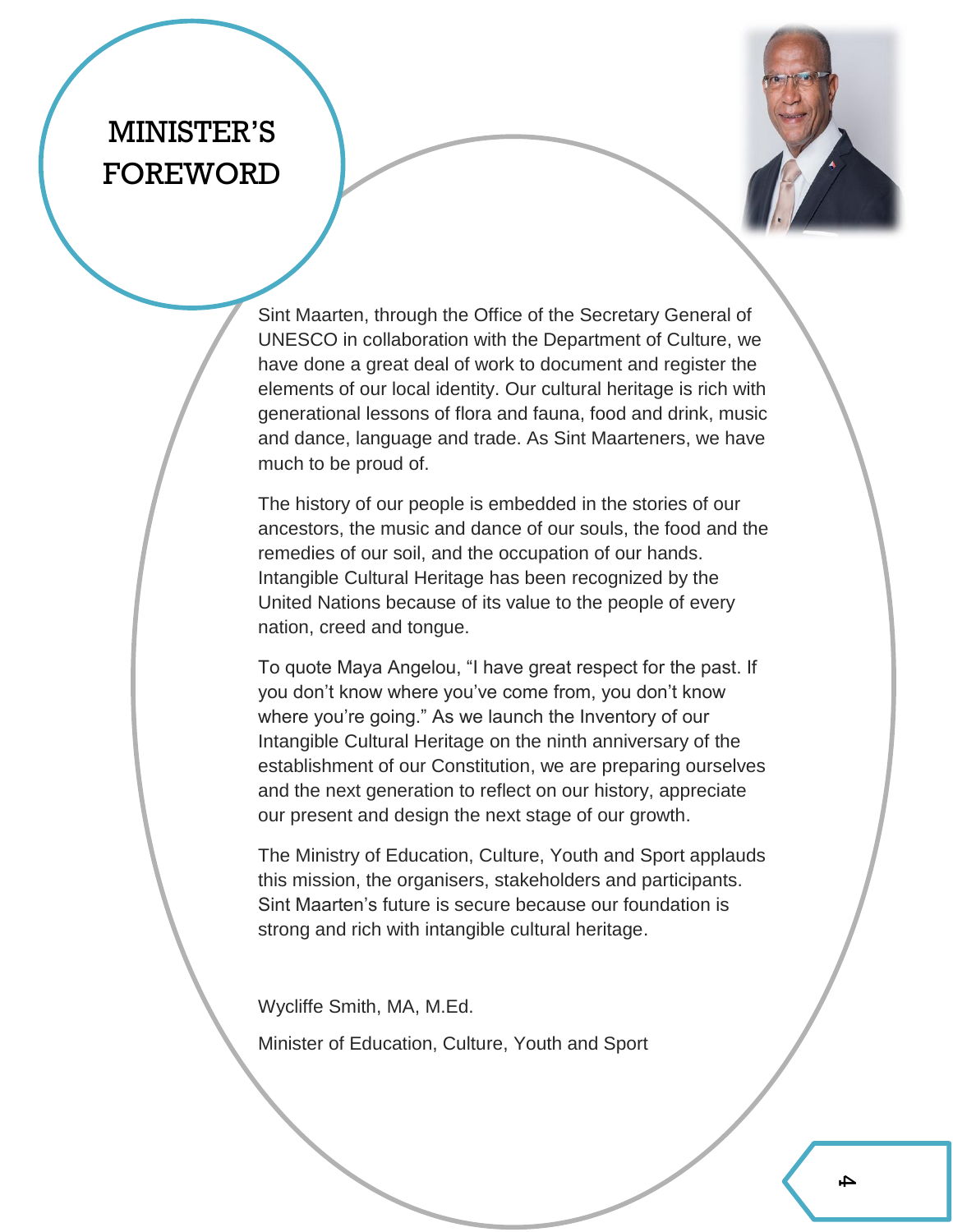#### PREAMBLE



### By the Secretary-General of NatCom for UNESCO Sint Maarten:

The Sint Maarten National Commission for UNESCO is honored to have spearheaded the process that has led to the development of Sint Maarten's first ICH (Intangible Cultural Heritage) inventory.

From 2014 to present, the National Commission (NATCOM) facilitated the process that has enabled students, youth groups, senior citizens, NGOs, cultural activists and groups, government officials, civil servants, and the community at large to participate in contributing, documenting and verifying the information that was collected on Sint Maarten's intangible cultural heritage. With the assistance of the ICH Committee, which consisted of individuals from the Department of Culture, National Institute of the Arts (NIA), a youth representative and Sint Maarten National Commission of UNESCO, a number of face-toface sessions and national consultations were held over the years.

Hosting the first Joint Training on the Implementation of the 2003 Convention for Safeguarding Intangible Cultural Heritage on Sint Maarten in September 8-12, 2014 was another milestone. Representatives of Sint Maarten participated in all Joint Training sessions to develop and strengthen our local capacities and knowledge of the ICH convention, community-based inventorying, and the development of Safeguarding Plans for Intangible Cultural Heritage (SAFE).





 $\ddot{\phantom{a}}$ 

**United Nations** Educational, Scientific and Cultural Organization

**Sint Maarten** National Commission for UNESCO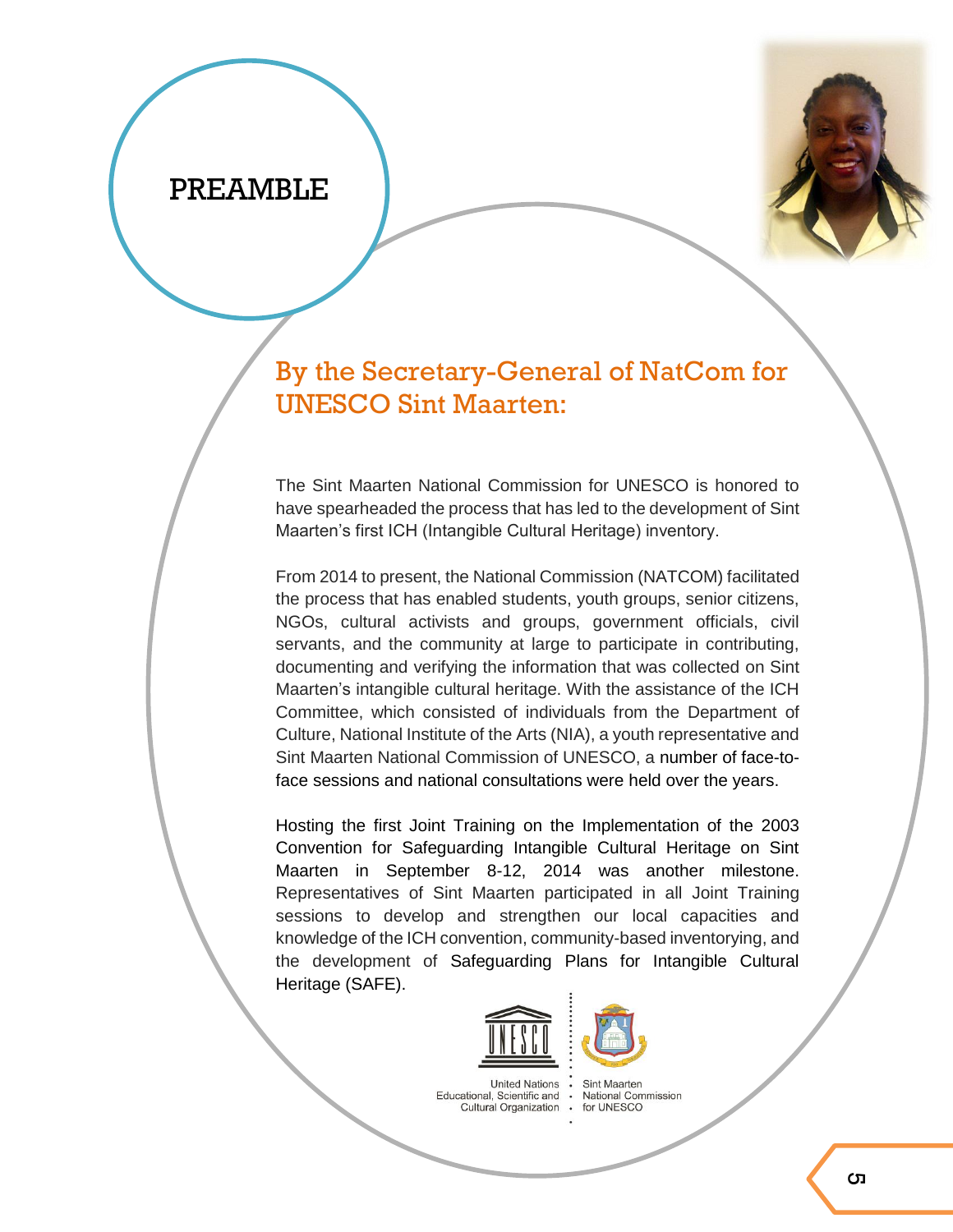### PREAMBLE (CONT.)

The National Commission is pleased to have partnered with the Department of Culture and the Department of Foreign Affairs, which resulted in Sint Maarten co-ratifying the Convention for the Safeguarding of the Intangible Cultural Heritage in May 2014. Further collaboration with the Department of Culture resulted in the creation and launching of a national ICH survey from June-August 2016, where over two-hundred thirty (230) responses from persons in the community were collected.

The Sint Maarten National Commission for UNESCO is also proud to have organized three (3) successful field inventory exercises targeting young people from various youth organizations and high schools, namely, Charlotte Brookson Academy and St. Dominic, with the assistance of the ICH committee and the National Institute of Arts (NIA). The in-class sessions focused on developing the young people's knowledge and understanding of cultural heritage (intangible and tangible), and the importance of identifying, safeguarding and inventorying Sint Maarten's Cultural Heritage. Whilst the field excursions allowed them to apply the knowledge and skills, (interviewing and videotaping) learnt, to interview persons about the Ponum Dance, local drinks and desserts, and how agriculturists and craftsmen prepare and minimize the effect of natural disasters on their practices and transmission of knowledge and skills. The documentary video, 'The Ponum Dance' was one of the successful outcomes of this project.

The next phase and way forward for the National Commission will be to collaborate with the Department of Culture, the ICH Committee, and others to create posters, instructional materials, booklets, and more documentaries about Sint Maarten's Intangible Culture Heritage. Workshops, seminars, and information sessions to educate the public, teachers, and visitors will also be organized. Moreover, social media, the UNESCO Sint Maarten and the Ministry of Education, Culture, Youth, and Sport Facebook pages, the Government of Sint Maarten official website page and the NATCOM website [\(www.unesco.sx\)](http://www.unesco.sx/) and others forms of media will be used to share and build awareness about Sint Maarten's intangible cultural heritage.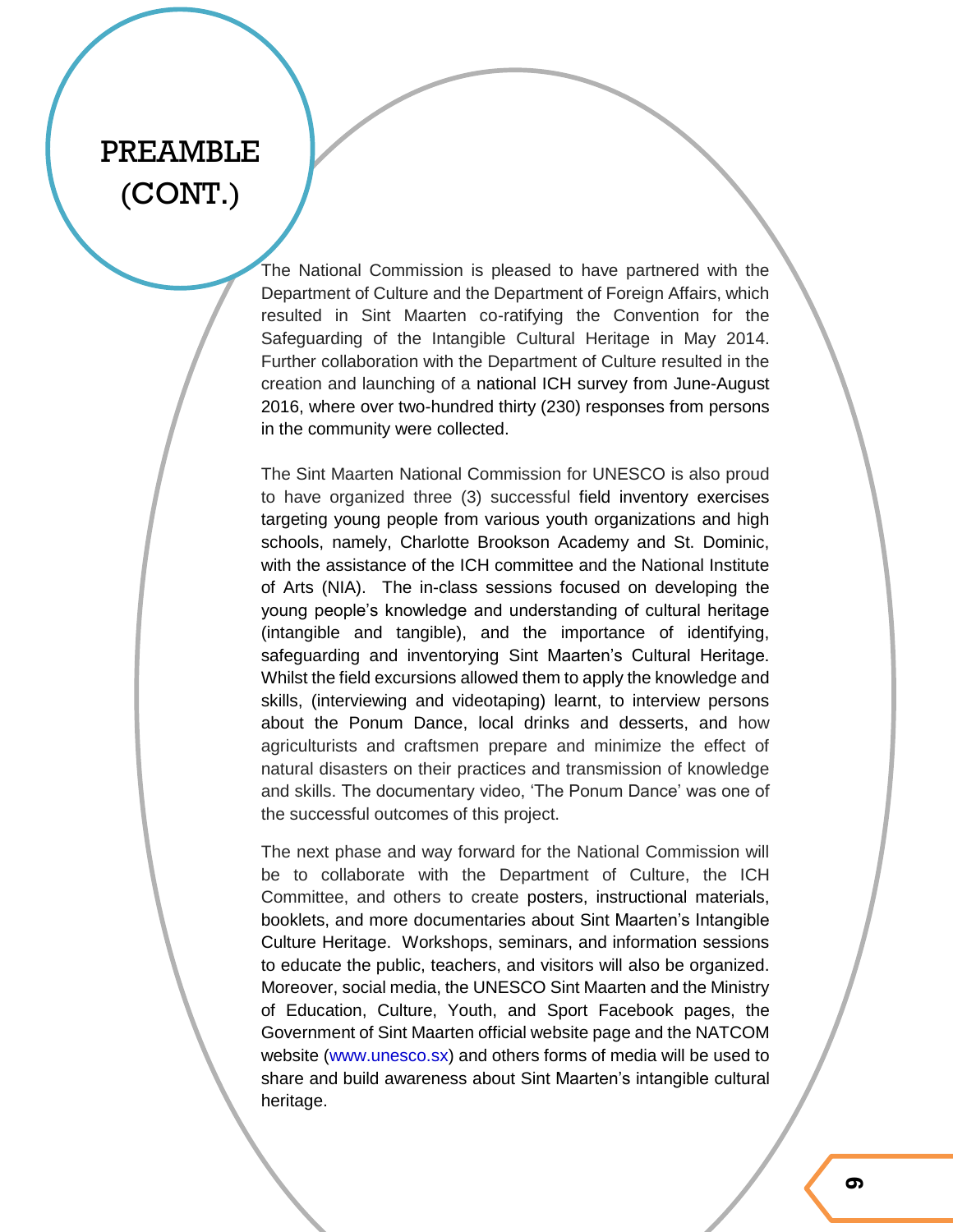#### REMARKS



#### **By the Department Head of Culture:**

The journey into St. Maarten's ICH began in 2014, at the first UNESCO training for Intangible Cultural Heritage, 5 years ago. The evolution quickly developed into a marvelous journey in rediscovery of a treasure throve of stories from the archives and vaults of the St. Maarten Peoples story. The ICH investigative process revealed an untapped vault of resources, traditions, sayings, activities, and practices in cultural treasures.

This journey of revisiting and story gathering, cements the invaluable contribution that the UNESCO ICH process brings to safeguarding and restoring cultural traditions and practices. This expedition brings to the fore the necessity, and urgency of employing a systematic approach to documentation, and bringing about awareness regarding safe guarding the practices of our elders and the relevance they have in modernity.

In my capacity as committee member of the ICH committee, we can proudly say, we embarked on a thorough journey of gathering vital voices together to build the first layer in the list of ICH Sint Maarten. We are doubly proud that our approach involved a new generation of Sint Maarten young people hither fore not exposed to traditional way of life. This process functioned as a means to bridge the gap between generations and instill in them a sense of appreciation for those that paved the way and built Sint Maarten.

At the inception of this project, many of the young people expressed not only their lack of knowledge with traditional culture practices, but also an almost irreverent and apathetic disregard for them. Witnessing the student's growth through their interactions with the older heads, and their exuberance as they embraced the information was a personal joy.

More than just generating data for a list, we can also a rich  $\alpha$ dense learning experience to the benefit of these young people who grew up far removed from the traditions of their elders. Additionally, this forum provided a much-celebrated

afternoon for reminiscing amongst the elders and an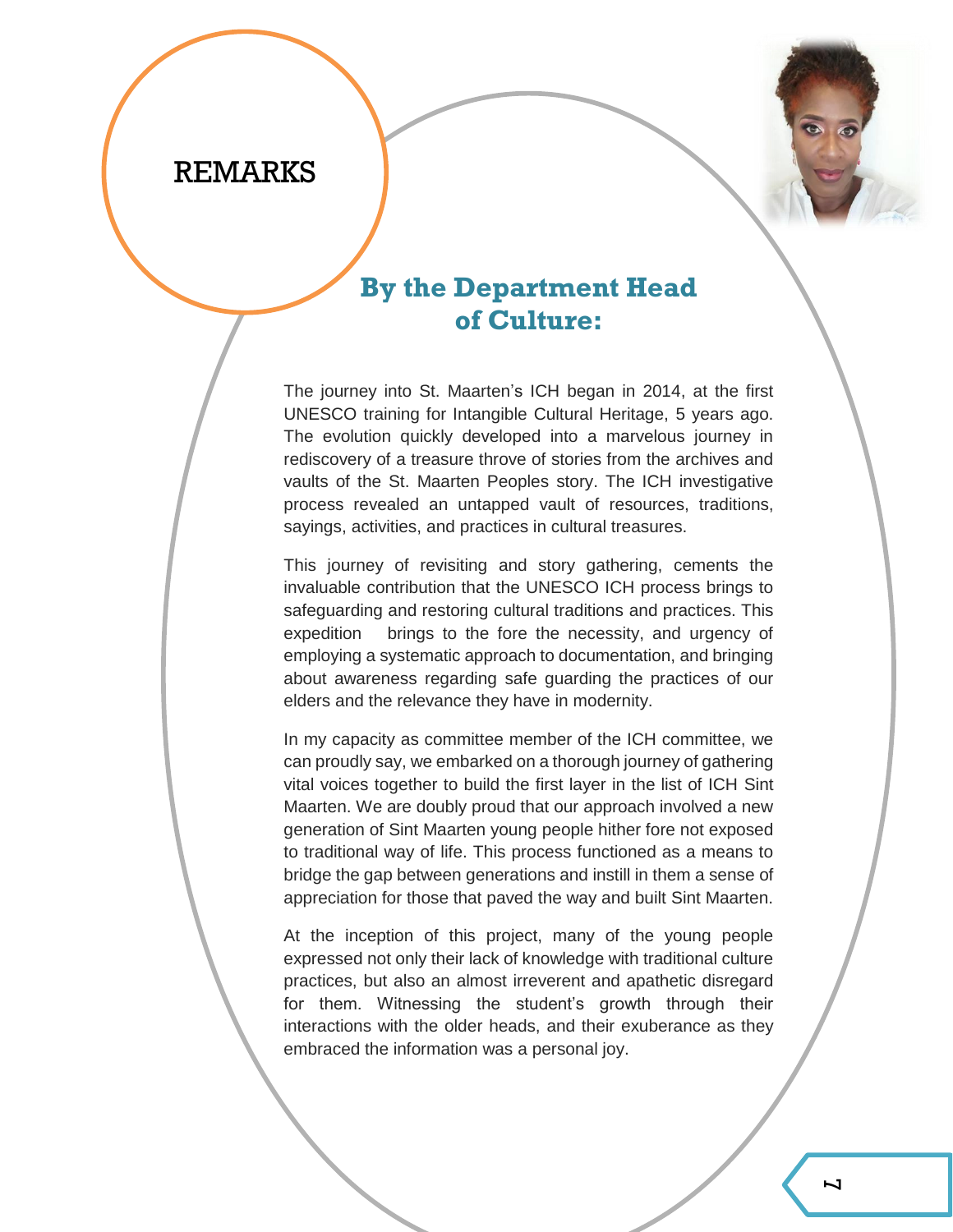### REMARKS (CONT.)

More than just generating data for a list, we created a rich, dense learning experience to the benefit of these young people who grew up far removed from the traditions of their elders. Additionally, this forum provided a much-celebrated afternoon for reminiscing amongst the elders and an opportunity to gather the practitioners to share, network, and exchange among themselves and a new audience. The outcomes of the sessions, meetings, discussions, and training provided much needed data that will be used for but not limited to:

- **Cultural Orientation projects for teachers and the tourism sector**
- **Content for curriculum for in-school and afterschool programs**
- **Media campaign for nation building projects**
- **A Sint Maarten branding campaign**
- **National strategies for recording, restoring, and protecting the heritage sector**
- **Designing a system for integrating the multiplicity of other nations into the Sint Maarten cultural fabric**

Embarking on this journey is the first layer of building educational and creative possibilities into the far-reaching benefits of safeguarding Intangible Cultural Heritage.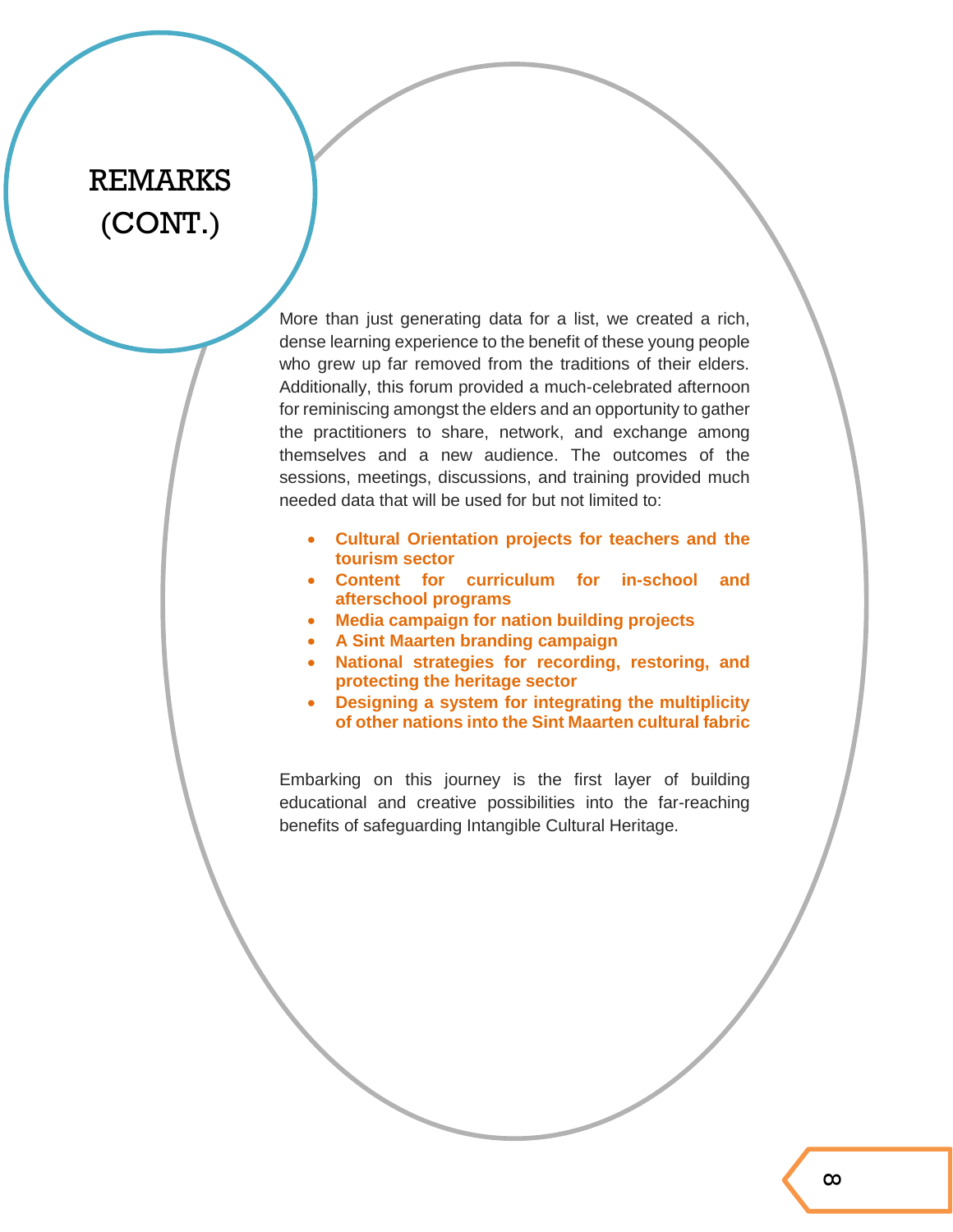### TIMELINE OF **ACTIVITIES**

### *ICH JOURNEY* **2014-2018:**

- i. Sint Maarten participated in the 'UNESCO Convention for the Protection of the Intangible Cultural Heritage and the Kingdom: A Joint Starting Point' meeting in Aruba, April 15-17, 2003.
- ii. Sint Maarten co-ratified the Convention for the Safeguarding of the Intangible Cultural Heritage on May 21, 2014.
- iii. Sint Maarten participated in the workshop 'The UNESCO Convention for the Safeguarding of the Intangible Cultural Heritage and the Kingdom of of the Netherlands: a common starting point', in Aruba, April 15-17.
- iv. Sint Maarten organized a National Consultation on St. Maarten, July 3-4, 2014. A number of key cultural stakeholders from a variety of different backgrounds, came up with a list of the island's intangible cultural heritage worth safeguarding, and the island's first draft ICH Inventory list.
- v. St. Maarten organized the first Joint training on the Implementation of the 2003 Convention for Safeguarding Intangible Cultural Heritage was held on Sint Maarten, September 8-12, 2014.
- vi. A number of face to face presentations were held in the later part of 2014 and throughout 2015 and 2016 with senior citizen groups, various government officials and departments, schools, youth groups, afterschool programs, service clubs, and other organizations within the community, to share the draft ICH inventory list and to gather more information on St. Maarten's ICH.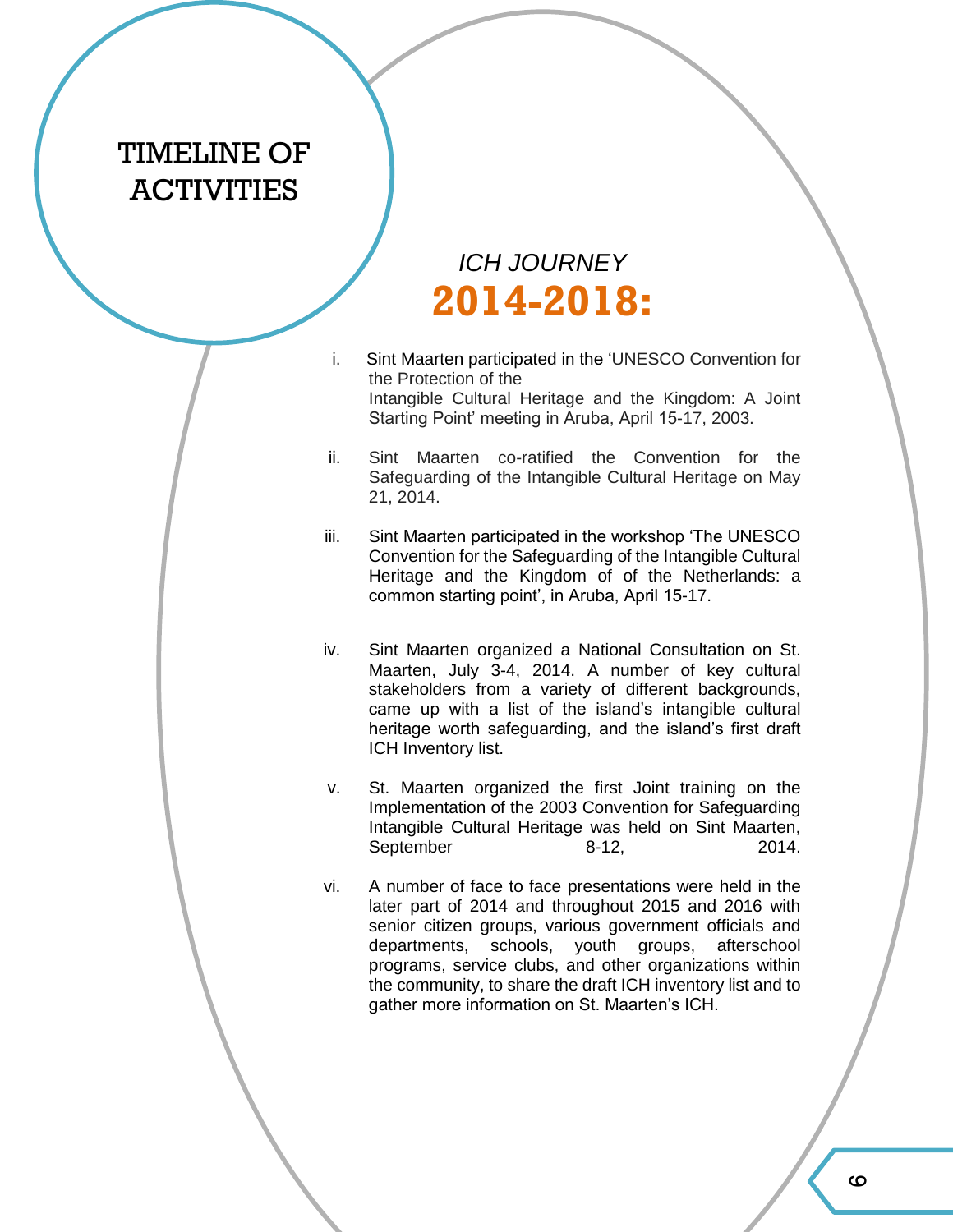# TIMELINE OF ACTIVITIES  $(CONT.)$

*ICH JOURNEY*

## **2014-2018:**

- vii. Various ICH Elements were also posted on the UNESCO Sint Maarten Facebook to engage Facebook users in a dialogue about Sint Maarten's ICH and to make Sint Maarten's ICH more visible.
- viii. Sint Maarten participated in the second Joint training on community-based inventorying in Curaçao, February 22- 28, 2015
- ix. A five day Intangible Cultural Heritage (ICH) field inventory exercise targeting young people from various youth organizations in the community was organized in July 2015. The sessions focused on developing the young people's knowledge and understanding of Cultural Heritage (Intangible Cultural Heritage (ICH) & Tangible Cultural Heritage), and the importance of identifying, safeguarding and inventorying Sint Maarten's Cultural Heritage. They also got the opportunity to interview persons about the ICH element the 'Ponum Dance'.
- x. To get the wider community to give their opinion on Sint Maarten's ICH, in June 2016, the Culture Department and the Sint Maarten National Commission for UNESCO launched a national survey, where the community were asked to fill out a questionnaire on Sint Maarten Intangible Cultural Heritage either online or on hard copy. See below link which will continue till August 2016. The intention was to get at least 250 responses from persons in the community.

[http://www.sintmaartengov.org/government/ECYS/Page](http://www.sintmaartengov.org/government/ECYS/Pages/Intangible-Cultural-Heritage-Inventory.aspx) [s/Intangible-Cultural-Heritage-Inventory.aspx](http://www.sintmaartengov.org/government/ECYS/Pages/Intangible-Cultural-Heritage-Inventory.aspx)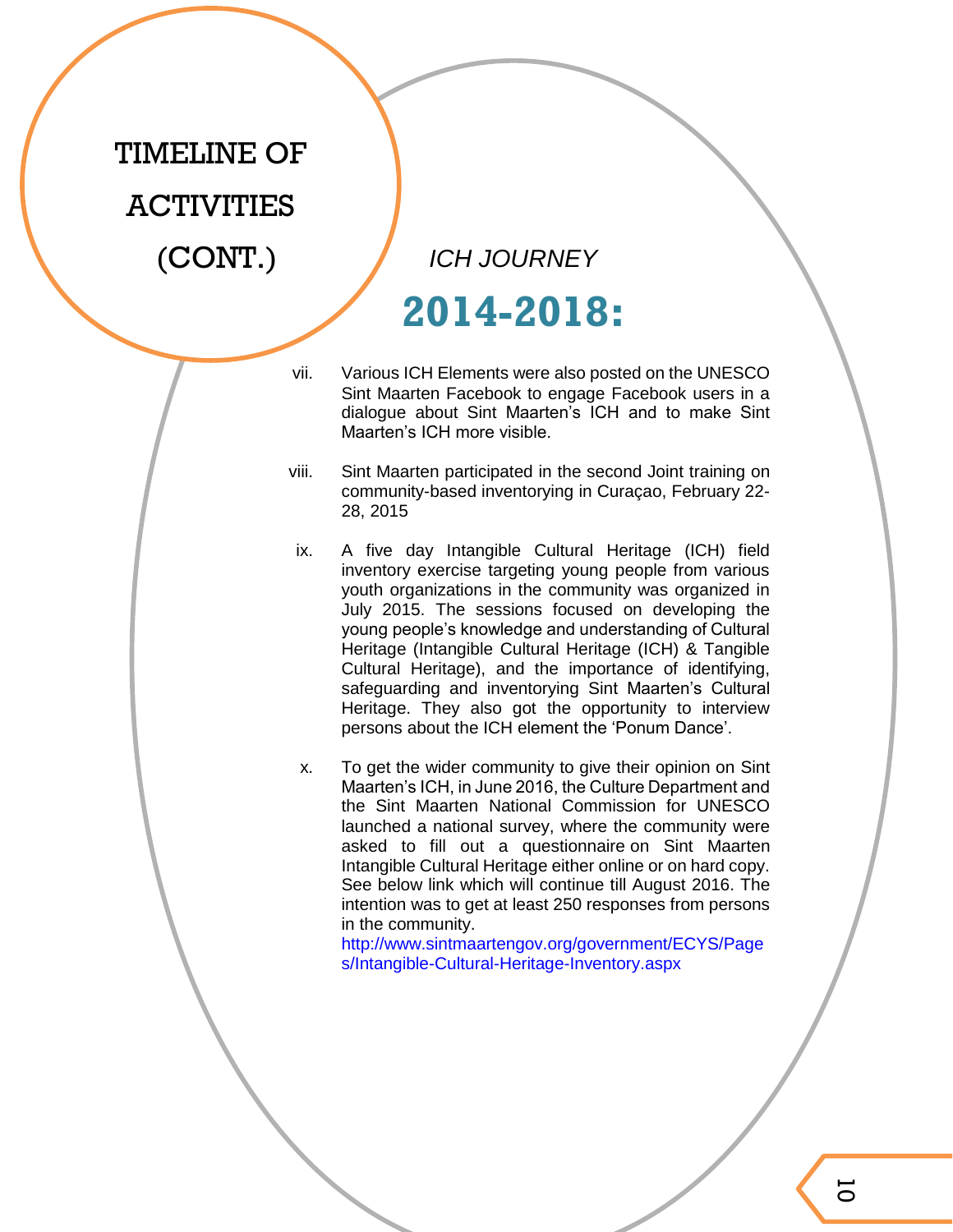## TIMELINE OF **ACTIVITIES**  $(CONT.)$

*ICH JOURNEY*

## **2014-2018:**

- xi. Sint Maarten participated in the third joint island training 'Developing Safeguarding Plans for Intangible Cultural Heritage (SAFE) 'in Curaçao, May 17-20, 2016.
- xii. Second National Intangible Cultural Heritage (ICH) Consultation facilitated by UNESCO ICH trainer David Brown on St. Maarten, September 4, 2017.
- xiii. Third National Intangible Cultural Heritage (ICH) Consultation: 'Finalizing the First Intangible Cultural Heritage Inventory of St. Maarten' was held on St. Maarten, May 9, 2018 to get the cultural organizations and activists to review and validate the ICH inventory that was compiled over the 4 years.
- xiv. The third field inventory exercise and case study targeting students from the Charlotte Brookson Academy was organized from August 27 to September 25, 2018. The objective was to investigate how natural disasters impact the ICH elements, ICH knowledge, practices and transmission. For this project, it was decided to focus on how agriculturists and craftsmen prepare for natural disasters, and how these disasters impact their practices and transmission of their knowledge and skills. Investigating how they have adapted to minimize the effect of these natural disasters, and their recovered process after natural disasters were goals of this exercise as well.
- xv. Sint Maarten National Commission for UNESCO and the Culture Department presented the draft ICH inventory on October 22, 2018 to the Minister of Education Culture Youth, and Sport, Minister Wycliffe Smith.
- xvi. Sint Maarten participated in the fourth joint consultative meeting in Suriname October 30- November 2, 2018.
- xvii. Council of Ministers approves St. Maarten's first ICH inventory on January 31, 2019.

 $\overline{\phantom{0}}$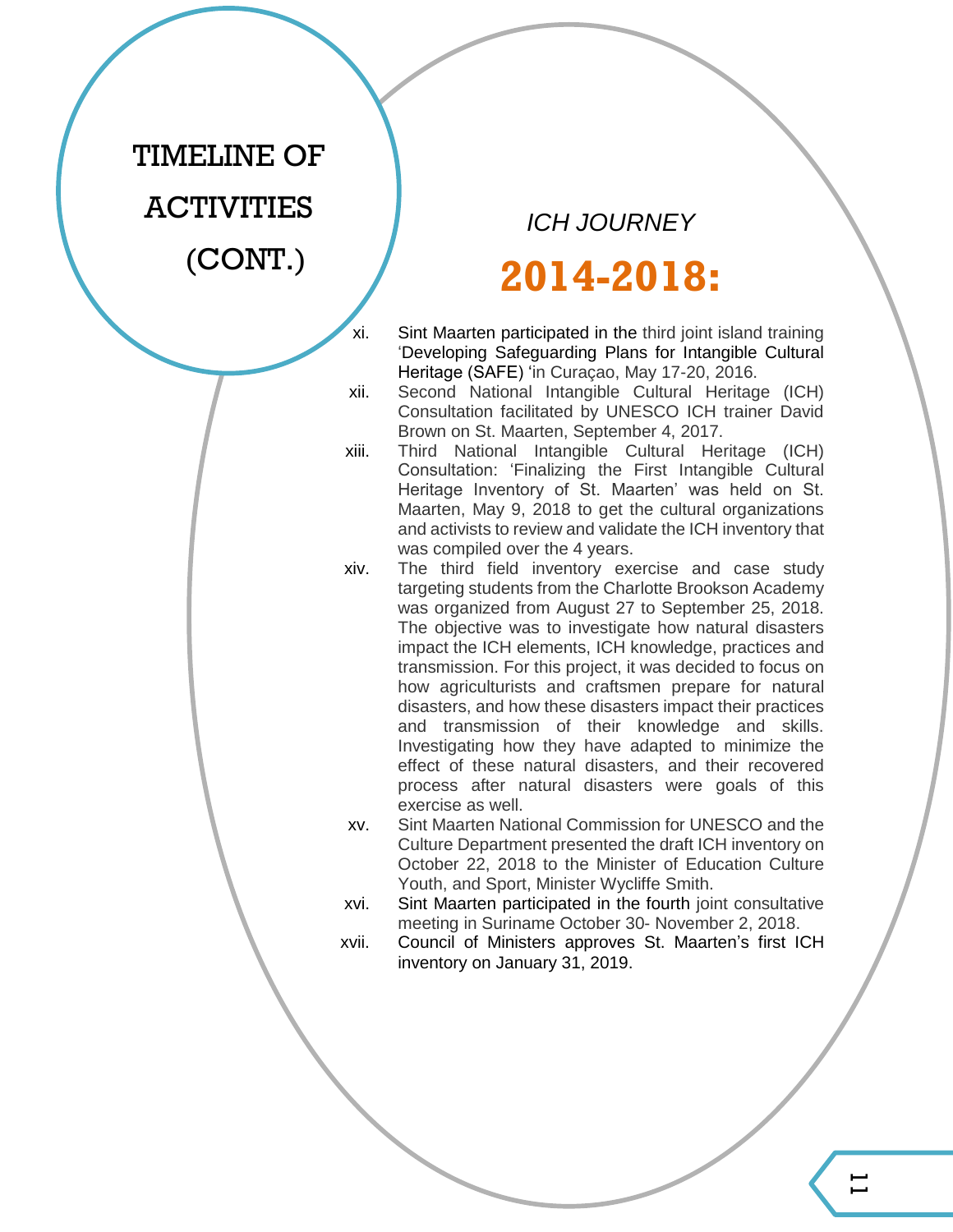